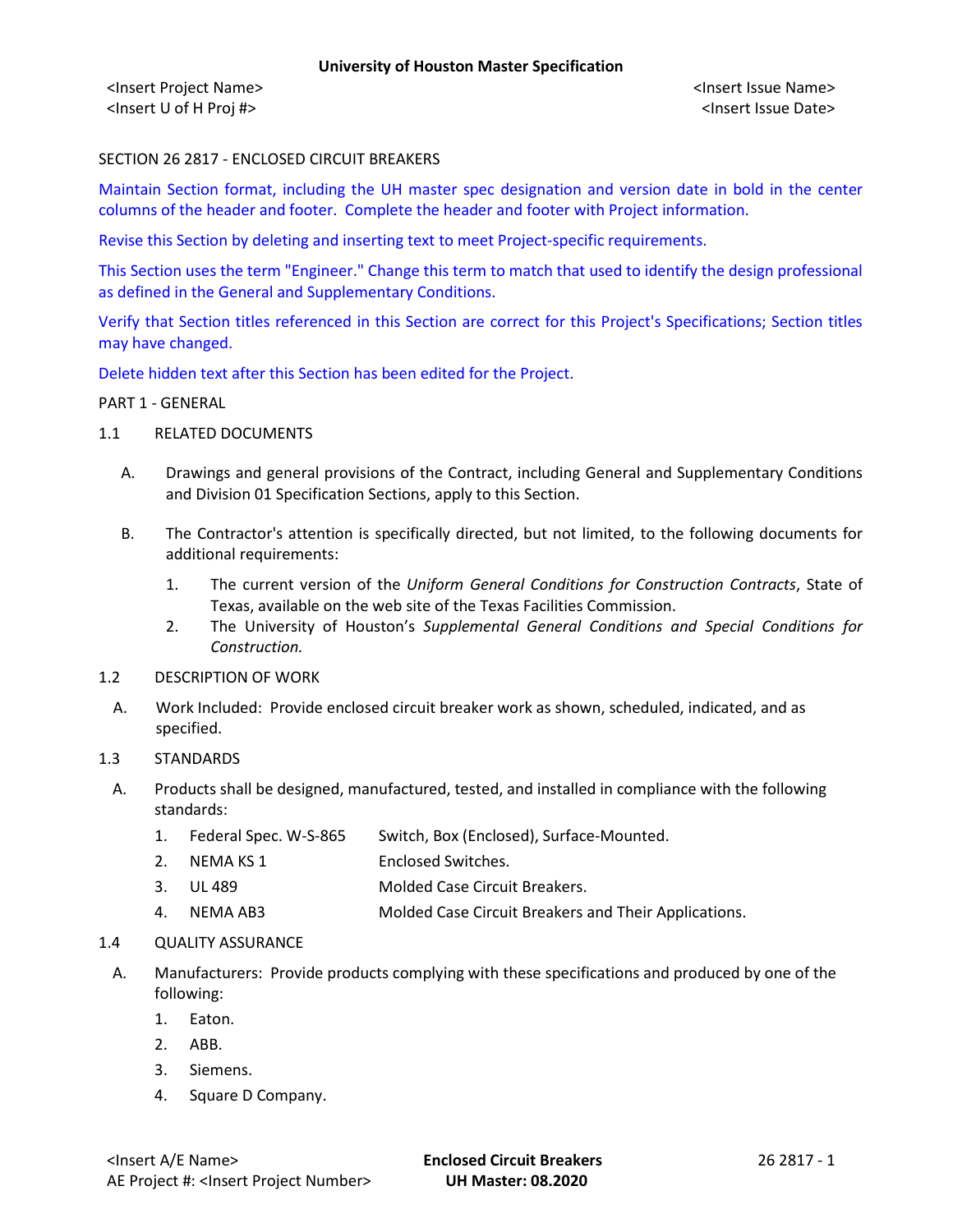#### **University of Houston Master Specification**

- B. UL-Label: Enclosed circuit breakers shall have Underwriters' Laboratories, Inc., approval and bear the UL label.
- C. Interrupting Ratings: Short circuit analysis and coordination study specified in Section 26 0573 "Power Systems Studies" shall be completed and submitted with switchboard submittal to confirm interrupting rating of submitted equipment is adequate for the point of application in the electrical distribution.
- 1.5 SUBMITTALS
	- A. Shop drawing submittals shall include, but not be limited to, the following:
		- 1. Cut sheets of the enclosed circuit breakers with ratings, voltage, poles, capacity, horsepower, short circuit rating, and all associated accessories clearly indicated.
		- 2. Include dimensioned drawings of enclosed circuit breakers which have a rating of 225 amperes or larger, showing the accurately scaled enclosures and their layout, and relation to associated equipment.
		- 3. The Short Circuit Analysis, Protective Device Coordination Study, **[Emergency Power System Selective Coordination Study]** and Arc Flash and Electrical Hazard Studies specified in Section 26 0573 "Power Systems Studies" shall be completed and submitted prior to submitting submittals for this section.
		- 4. Additional information as required in Section 26 0001 "Electrical General Provisions."

# 1.6 DELIVERY, STORAGE AND HANDLING

- A. Deliver circuit breakers individually wrapped in factory-fabricated water-resistant type containers.
- B. Handle circuit breakers carefully to avoid damage to material components, enclosure and finish. Damaged circuit breakers shall not be installed on project.
- C. Store circuit breakers in a clean and dry space and protect from weather.

# PART 2 - PRODUCTS

- 2.1 MOLDED CASE CIRCUIT BREAKERS
	- A. General: Provide enclosed, molded-case circuit breaker conforming to NEMA AB 1, and UL 489 suitable for use as service entrance equipment where so applied.

# **[VERIFY THE FOLLOWING]**

- B. Solid-State Circuit Breakers: Enclosed circuit breakers **[400 ampere frame and above and all emergency power system distribution panel circuit breakers]** shall be equipped with solid-state programmable trip complete with built-in current transformers, solid-state trip unit and flux transfer shunt trip. The solid-state electronic programmable trip device shall have the following features and tripping functions.
	- 1. Adjustable current setting.
	- 2. Adjustable long-time delay.
	- 3. Adjustable instantaneous pick-up.
	- 4. Adjustable short time delay.
	- 5. Adjustable short time pick-up.
	- 6. **[Adjustable ground fault delay]**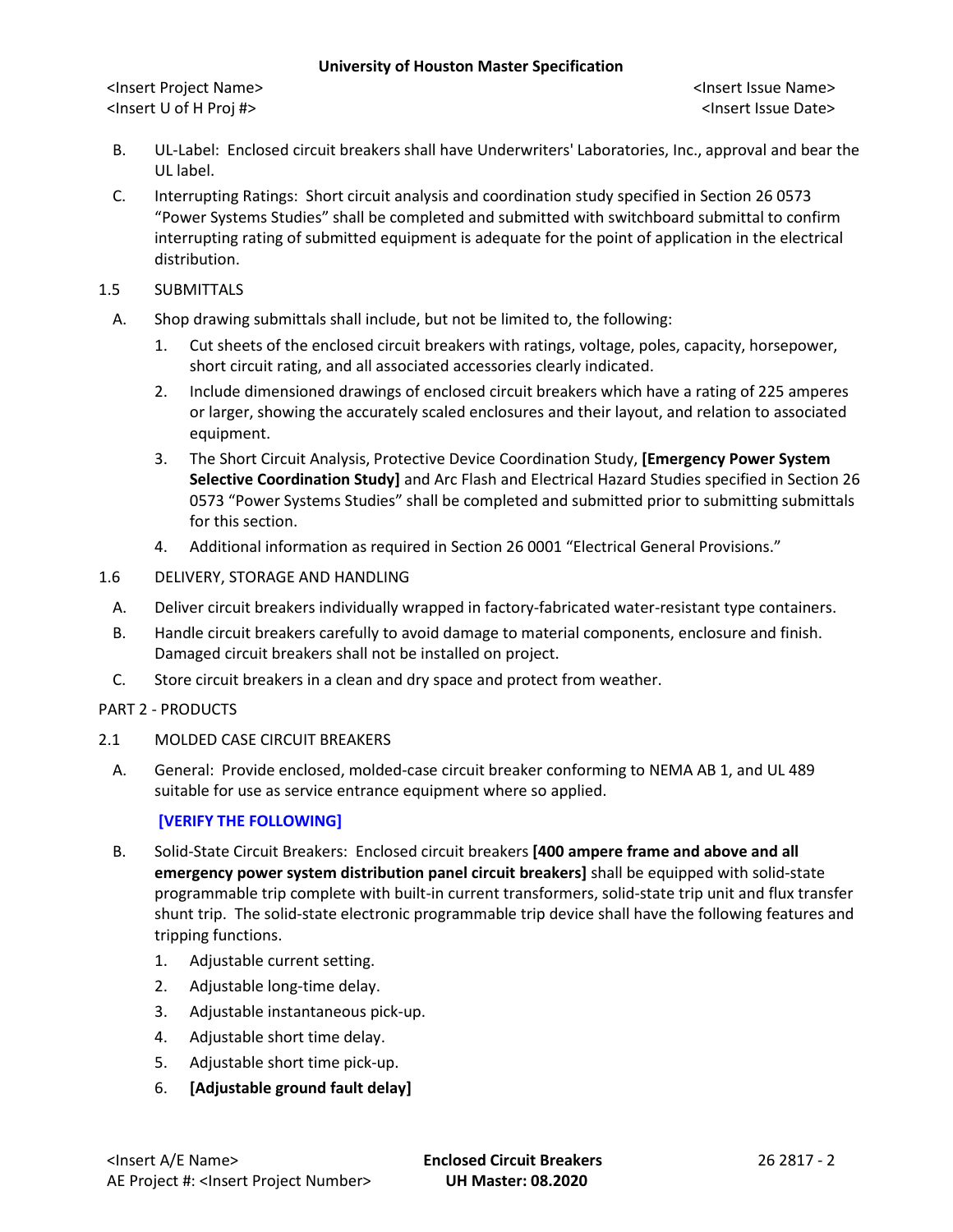<Insert Project Name> <Insert Issue Name> <Insert U of H Proj #> <Insert Issue Date>

# 7. **[Adjustable ground fault pick-up]**

C. Interrupting Capacity: Provide distribution panel circuit breakers with conventional interrupting capacity unless scheduled shown or noted otherwise, but in no case less than the following symmetrical amperes RMS:

| Frame Size/Voltage (volts) | <b>Interrupting Capacity</b> |
|----------------------------|------------------------------|
| 100AF to 225AF/240V        | 10,000 AIC                   |
| 400AF to 1000AF/240V       | 22,000 AIC                   |
| 1200AF/240V                | 65,000 AIC-                  |
| 100AF/480V                 | 14,000 AIC                   |
| 225AF/480V                 | 35,000 AIC                   |
| 400AF to 1000AF/480V       | 35,000 AIC                   |
| 1200AF/480V                | 65,000 AIC                   |
|                            |                              |

- D. Accessories: As scheduled on drawings. Conform to NEMA AB 1.
	- 1. Shunt Trip Device: 120 volts, AC, where specified or noted.
	- 2. Under-voltage Trip Device: 120 volts, AC, where specified or noted.
	- 3. Auxiliary Switch: 120 volts, AC, where specified or noted.
	- 4. Alarm Switch: 120 volts, AC, where specified or noted.
	- 5. Electrical Operator: 120 volts, AC, where specified or noted.
	- 6. Handle Lock: Provisions for padlocking.
	- 7. Insulated Grounding Lug: In each enclosure.
- E. Enclosures: NEMA AB 1, as required to meet conditions. Fabricate enclosure from steel finished with manufacturer's standard gray enamel aluminum.
	- 1. Interior Dry Locations: NEMA Type 1
	- 2. Exterior Locations: NEMA Type 3R.
	- 3. Industrial Locations: NEMA Type 4X
- F. Service Entrance: Switches identified for use as service equipment are to be labeled for this application. Provide solid neutral assembly and equipment ground bar.

# PART 3 - EXECUTION

- 3.1 INSPECTION
	- A. Installer shall examine the areas and conditions under which safety and disconnect switches are to be installed and notify the Engineer in writing of conditions detrimental to the proper and timely completion of the work. Do not proceed with the work until unsatisfactory conditions have been corrected.
- 3.2 INSTALLATION OF ENCLOSED CIRCUIT BREAKERS
- A. General: Install enclosed circuit breakers where shown, in accordance with the manufacturer's written instructions, the applicable requirements of the NEC, the NECA's "Standard of Installation", and recognized industry practices to ensure that products serve the intended function.
- B. Location: Provide enclosed circuit breakers where shown and at each motor which is out-of-sight-of or greater than 50 feet from the switch or panel from which the motor circuit is fed, unless another NEC complying disconnecting method is utilized.